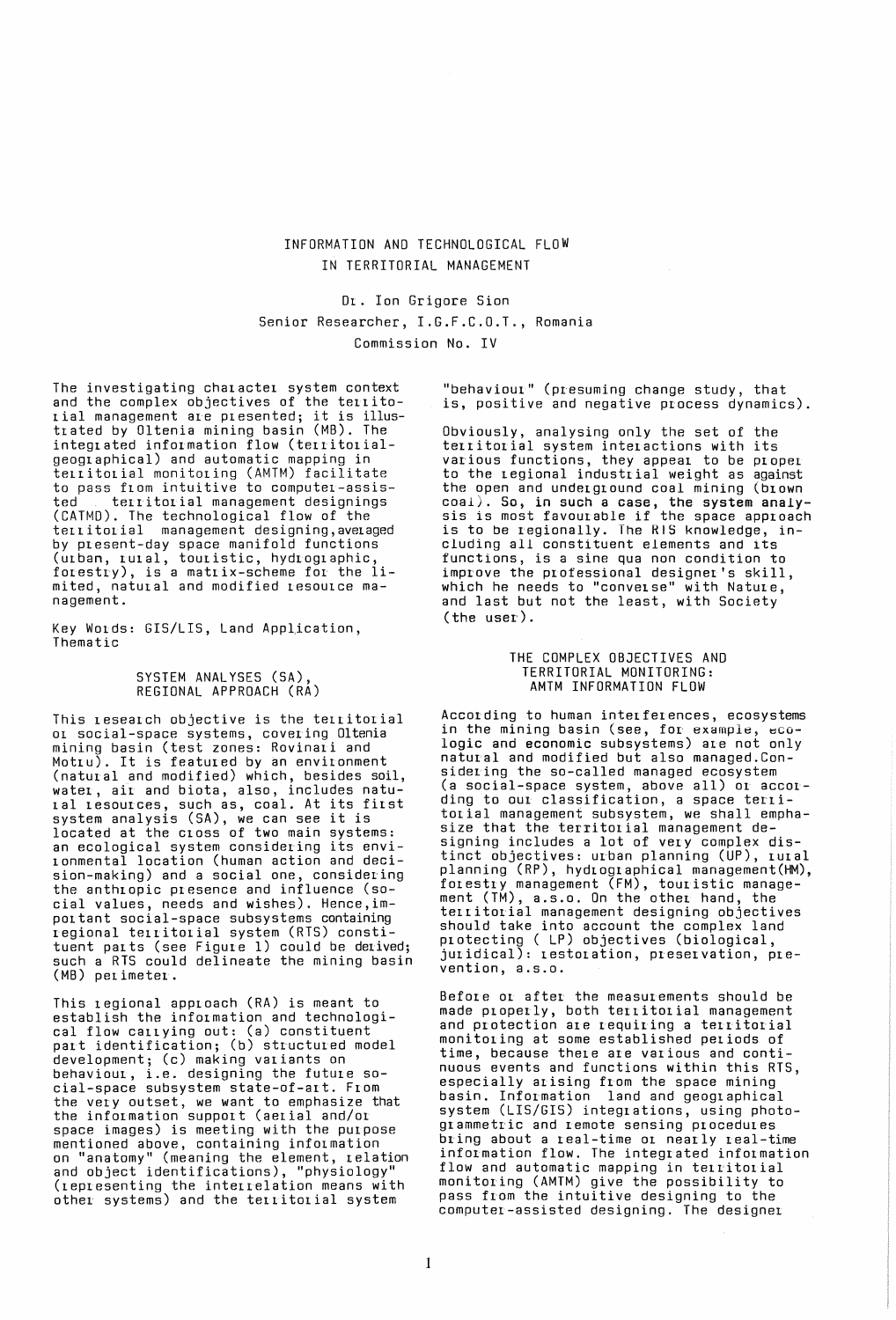

Figure 1. Constituent Parts of the Regional Territorial System (RTS)

makes intuitive mental images no 10nger.As against the classical procedure, SA rigurous scientific procedure is completely and simultaneously exploring RA aspects required to be integrated into the designing process.

The inter grated information system development (ISO) LIS/GIS should undergo the following stages: (1) first of all, at a national level - documentation (supported by the National Geodetic and Cartographic Fund, and the National Geodetic and Cartographic Data and Information Bank); (2) at the mining basin level - data collection (using graphic and non-graphic data and information bases: LIS - general and special cadastres; GIS - geology, soil science, hydrology, climate, a.s.o.); (3) finally, at a regional level - data processing (LIS/GIS integrated data and information base development for : topology, identification, soil-underground, air, water, roads, a.s.o., having two graphic and nonglaphic data and information files).

Final results of the information system implementation (ISI), at a regional level, ale consisting of graphical information (one- and multi-thematic) derived flom AMTM to be mapped on the cadastral-thematic maps (mining, urban, agricultural, forestry, a.s.o.), geo-thematic maps (geology, hydrology, climate, a.s.o.),and non-glaphic information, as well (see the diagram in the Appendix 1).

MODELLING THEORY (MT) AND TERRITORIAL MANAGEMENT : CATMO TECHNOLOGICAL FLOW

Territorial Management is more and more known (Botez and Celac, 1980) as a main field of activity within the applied prospective matters, owing to its integrated long-sighted investigation feature.

Various social-space subsystem elements are "located" on the same territorial suppoit; they are of various natures and stletches and, sometimes, are interfering each other in very strange involved ways.

So, based on a just assumed "radiography" the managed space structure within a terlitorial system can leveal the relationships among internal subsystem elements, among the different space territorial management subsystems (UP, RP, FM, a.s.o.), among them and envilonment - that one outside the MB perimeter (see Figure 2).

The large aerial-space image category includes, also, the model subcategory, as it will be shown below. To compile a "true model" (showing "that very day" occurrence<br>within a territorial subsystem), including management variants ploper to the territo nanagamant rassente pespas to the testing<br>rial management objectives, modelling is carried out concurlently with the thematic designing.

Any space model representation should start with the land plane and/or three dimensio-<br>nal representation itself - the elevation land model (ELM) - knowing its dynamic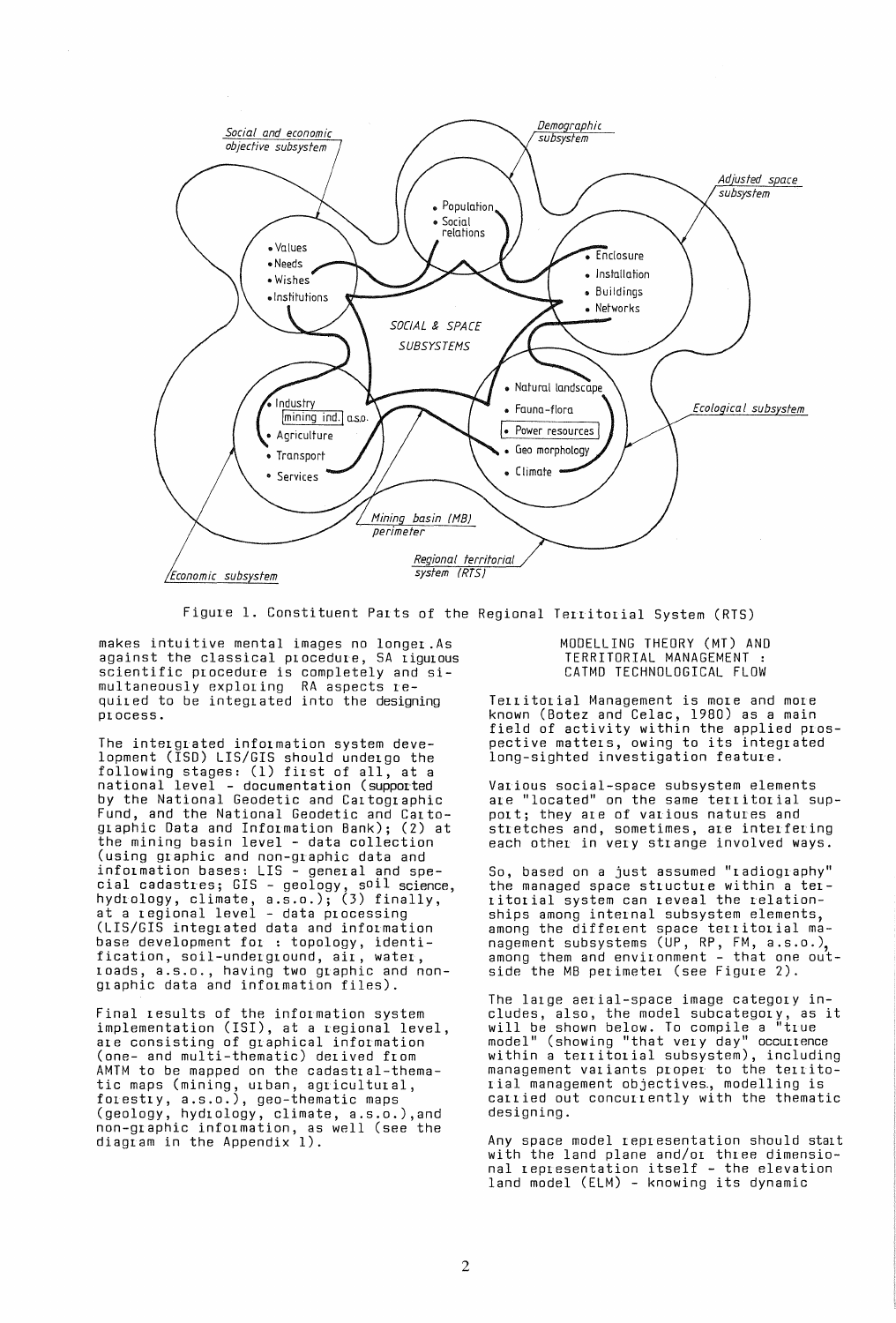

Figule 2. Tellitolial Management Stluctule

### evolution ("up-to-date").

Finally, there is a (virtual) "assemblage" of the thematic digital representing models for the territorial subsystems, to obtain the best alternative sceneries proper to the territorial management, i.e. "complementary elements" of the territorial management designing objectives. Obviously it is a prerequisite condition to investigate the dynamics and most likely stateof-alt within the space tellitolial management subsystems dUling the decisions taken (among those which have been proposed) ale to be implemented (and after they have been implemented), including. The techniques should be classified according to the matter specifications: (a) ge- $\overline{\phantom{a}}$ nerating model elements; (b) identifying relationships among them; (c) describing the futule system functions and behaviour. Some prognosis development (PO) studies making changes arising ovel the land evident (environmental processes and factors) and, generally, knowing the predictive regional planning (RP) function, after land covel (LC) had been pleviously established, have been accomplished.

 $\sim$   $\sim$ 

Rigorous studies on future investigations (FI) are absolutely required by the territorial management designing. Past and present-day arguments (related to the classical logical rules) and future ones  $(related to the likely logical rules) are$ also needed, in our desire to know the future trends on space territorial management subsystem evolutions.

Undoubtly, the technological flow related

to computer-assisted territorial management designing (CATMO) alises flom LIS/GIS integlated data and information base (glaphic copies: cadastral-thematic digital and geo-thematic maps; non-graphic and synthesis data and information), special data and information bases on territorial management designing and special data and information bases on legal matters, as well.

Later on, the second stage based on both computing algorithms and programmes to<br>process data in computer-assisted territOlial management designing (CATMD), and othel ploglammes (automatic drawing, area computation, highly technical, economic and jUlidical developments) takes place, to finally design the proper managements: urban planning (UP), rural planning (RP),  $\hbox{\tt hydu}$ oglaphical management (HM), forestry management (FM), toul'istic management (TM), a.s.o. The third AMTM technological flow stage is the automatic mapping for territorial management, considering the designed topographical configuration, when a valiant is to be designed. After a great many sceneries had been experienced, the best variant to be implemented used data and analyses to apply the chosen territorial management designs on the ground (see diagram in Appendix 2).

### SKETCH-MATRIX FOR RESOURCE MANAGEMENT OR AMTM/CATMO METHODOLOGICAL STRUCTURE

The lack of balance among the space-support and the existing social functions are mainly due to a prevailing industry location within an economic subsystem (open and un-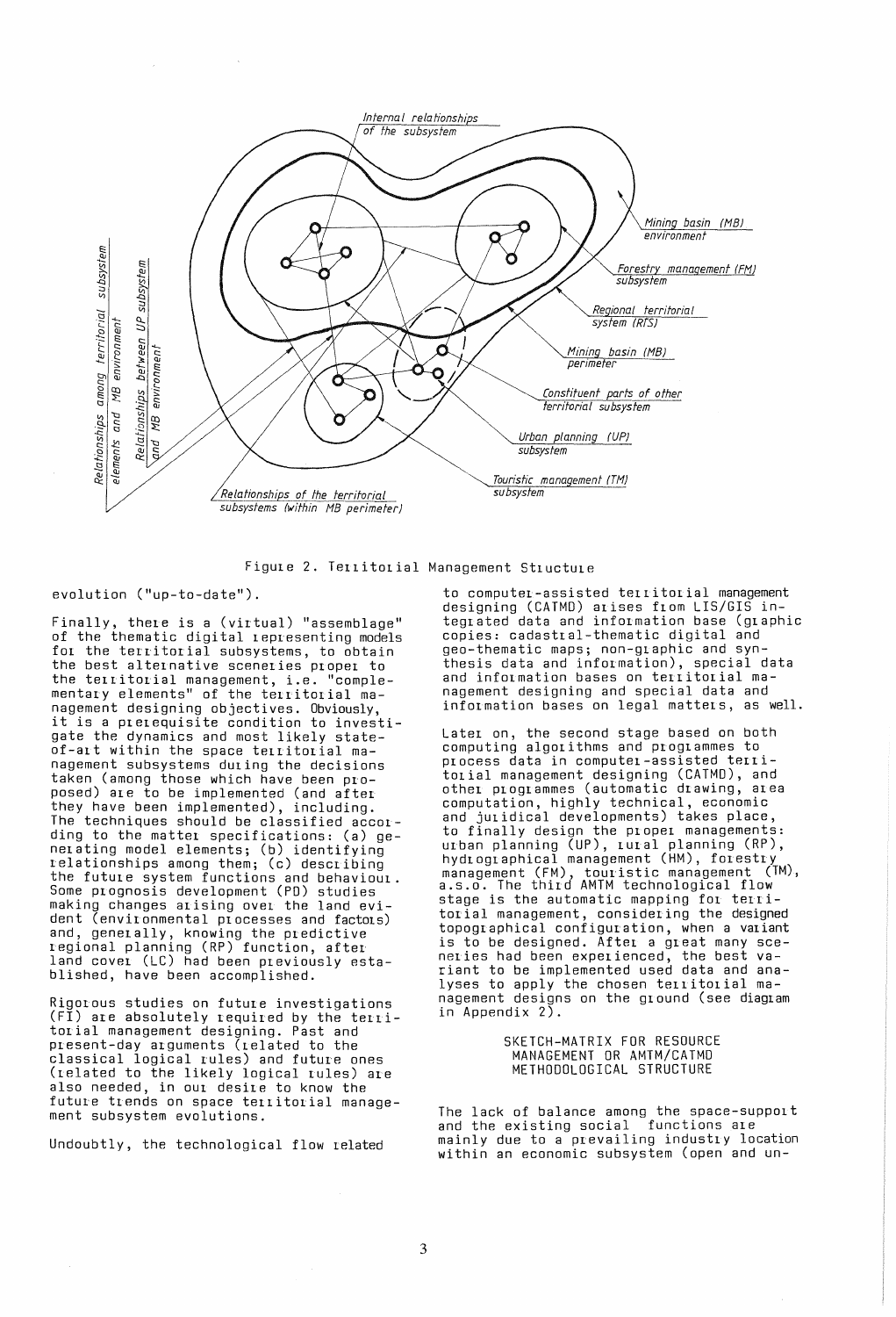derground coal mining), nevertheless,proper to the mining basin related to our territorial system (Gorj District). We are located within an ab initio given and limited space together with the obvious unrecoverable resources. We are faced with concerns designing new functions compatible or proper to the damaged environment (thus, imposing some limits on defining and developing new functions). It is well known that such a "daily event" extending over a "selenian landscape", as it is that coal mining, does not confine itself to mere direct effects on the environment.Through their associated phenomena, the power branch has entailed striking changes related to the urban or rural networks, hydrographical and communication networks, usual agricultural development, as well as, the people's cultural habitat, over the whole region.

Within that dynamical context, large qualitative and quantitative changes, we have seen, should be also mentioned, just to recall the main concern of that applied prospective task.

The question "what is it ?" could not be answered without a ceaseless appeal to "what was it ?" and "what will it be ?" Obviously, the linkage among the past, present and future implies the space model representation of the managed territorial subsystem. Assumed as the wit "amplifiers", those models on various territorial management categories, based on an esta-

blished "space-time" ratio, have in view to make sets-up helping the judgement to go beyond the common analysis of the initial investigation object (space subsystem to be managed), thus, to conceive images on the anatomy, physiology and behaviour of the other space management subsystems within the territorial system.

Space poly-functions are, therefore, resulting in a sketch-matrix managing resources delineated by the space, the land economic requirements, power conditions and environmental protection. They are the main key concepts, which should be taken into account, when our monitoring and designing are envisaged.

Nowadays, designing "on separate parts" by individual specialists is no longer a valid solution (e.g. urban planning without any reference to the land management, hydrographical, forestry and/or touristic ones). a multi-disciplinary team assuring a "cooperative designing" is now under consideration.

The sketch-matrix concept is a two-dimensional methodological structure on the information and technological flow intergrations : (1) LIS/GIS information (on grations : (1) Libyoro information (on<br>line : primary sources - thematic products); (2) AMTM/CATMo technological (on column: automatic mapping in territorial monitoring - computer-assisted territorial management designing), to manage potential and existing<br>resources of the mining basin within the the mining basin within the



Figure 3. AMTM/CATMo Methodological Structure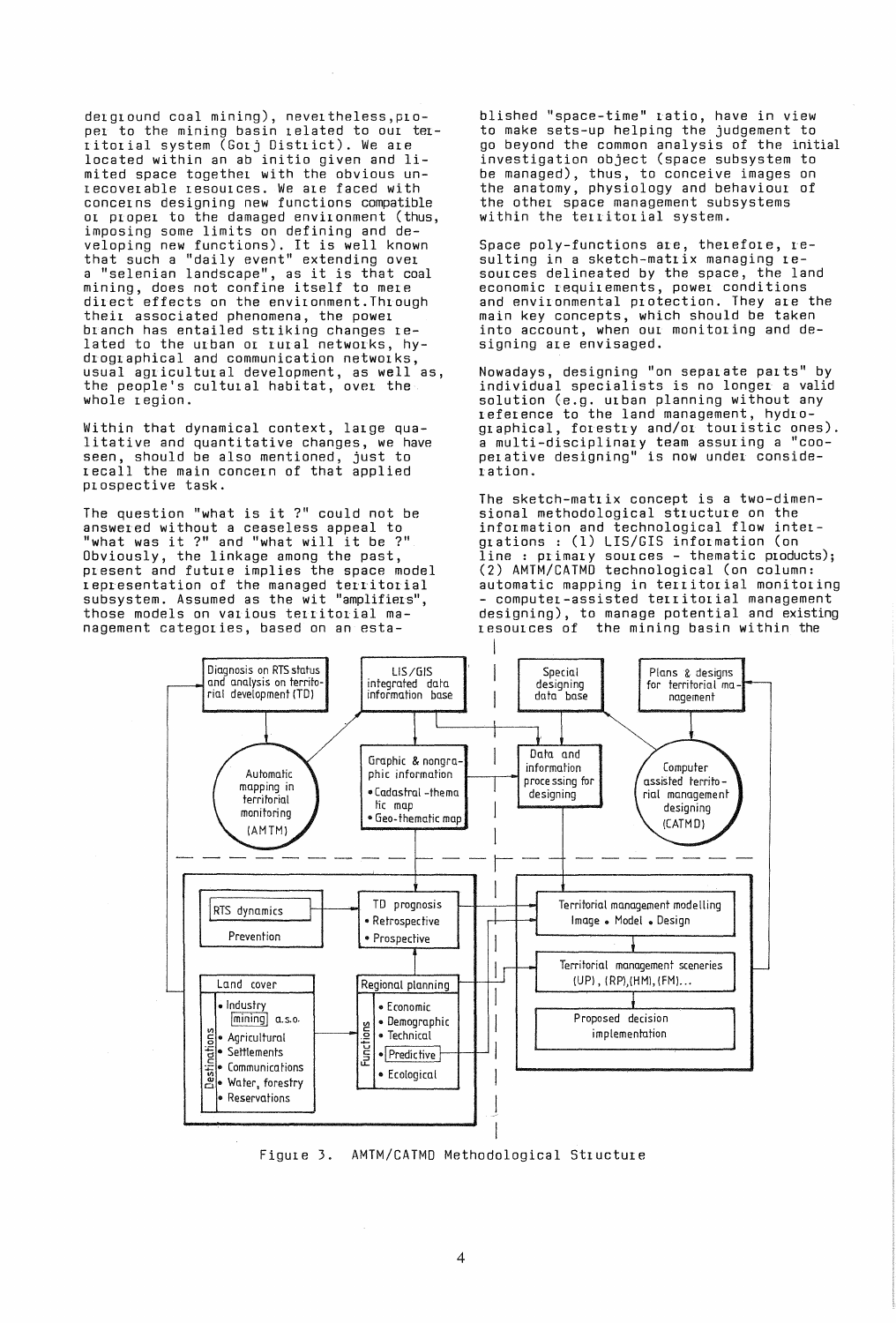RTS. At the same time, techniques and procedures in their suitable succession and joining up within AMTM/CATMO methodological structure are also given (see Figure 3).

#### PRELIMINARY CONCLUSIONS

This paper has an obvious heuristic character defining and integrating LIS/GIS information systems to monitor and manage various zones within an open and underground MB perimeter, which effects are to be seen over the whole RTS. At the same time, an unitary methodological structure, i.e. the so-called sketch-matrix on regional resource management has been accomplished; so, connections between AMTM information and CATMO technological flows have resulted. As the system analysis (SA), the modelling theory (MT) has also regarded the phenomenon regional territorial study to be full of promises: breaking up territorial management designing elements into their constituent parts and their subsequent re-arrangement within a configuration structured on objectives, means and resources. Some special conclusions on RTS monitoring and territorial management designing will be given below.

## On Territorial Monitoring

(1) LIS/GIS integrated information system requires a cooperation among the geoscience branches. There will be actual conditions on inter- and multi-disciplinary development: satellite imagery and space photographs for macro sizes, aerial and terrestrial photographs for micro sizes. Aerial-space and terrestrial information supports entail very good results for the global/regional study on the environmental balance and status within MB and its adjoining zones. Analysis and prognosis on various social-space ecosystems/subsystems within a RTS could be both derived.

(2) It is compulsory to highly evaluate active imagination and equipment, to compile various scale thematic maps, with photographic, graphic and digital representations (the last one to be generalized, thus, passing from an experimental stage to an operational one).

(3) To assure a proper interrelation among<br>the special-subject matters of the apthe special-subject matters of the ap- proached theme, a standard terminology should be established. This paper tries to make the first attempts.

### On Territorial Management

(4) Undoubtly, it is useful to complete an alternative strategy on territorial management, based on the actual land features and their determinations.

(5) "Space coordination" should not be seen as a mere regional coordination (to transform the managed region into an "autarchic entity"), but as a land management ensemble with some prevailing activities possibly supplemented in or from other regions/districts.

(6) Handicraftsman's designing should be

replaced by an inter-and multi-disciplinary team in the territorial management designing. Besides the space system designers, system analysts should be also included.

Territorial management designing could be included into both the territorial development (TO) prognosis and the best territorial management sceneries, only if it had been conceived as a system, and the modelling theory had been used.

At last, as a general conclusion, we say once again "there is no harm to investigate aiming at some changes to be done", even aiming at some changes to be done, even<br>if, as it is often endorsed, the natural conditions "should lay down" the regional geographical distribution of the economic activities, in our instance, an intensive open and underground coal mining.

Obviously, "there is a very harm" to keep on with that ever lasting prevailing economy - in fact, a paradox - which could further "convict" the natural environment (space-support) to know a tiagical selenian destiny.

#### References and Selected Bibliography

Albotă, M., 1986. Urmărirea unor surse de degradare a mediului, pe imagini din sate-lit. Analele Institutului de Geodezie, Fotogrammetrie, Cartografie și Organizarea Teritoriului, vol. VII

Baltac,V. (coord.), 1985. Calculatoarele electronice, grafica interactivă și prelucrarea imaginilor. Editura Tehnică, Bucure9ti

Berbecaru,I., Botez,M., 1977. Teoria și<br>practica amenajării turistice. Editura Sport-Turism, București

Botez,M., Celac, Mariana, 1980. Sistemele spațiului amenajat. Editura Stiințifică și Enciclopedică, București

Cucu, V., 1977. Sistematizarea teritoriului și localităților din România. Editura Stiințifică și Enciclopedică, București

Enache,M., 1977. Modele matematice in sistematizare. Editura Tehnică, București

Donisă,I. et al., 1980. Aerofotointerpretarea geografică. Editura Didactică și Pedagogică, București

Gusti, G., 1974. Forme noi de așezare. Studiu prospectiv de sistematizare macro teritorială. Editura Tehnică, București

Leu, I.N., et al., 1988. Topografie și fotogrammetrie. Fascicula 4 (Fotogrammetrie și teledetecție). Institutul "Nicolae Bălcescu", București

Negut,N., Schiau,S., 1979. Fotogrammetria și topografia în lucrările de îmbunătățiri funciare și gospodărirea apelor. Editura<br>funciare și gospodărirea apelor. Editura<br>Tehnică, București

Rau<mark>ță,C., Cîrstea,S., 1983. Prevenirea și</mark> ncaresco, errorea eroziunii solului. Editura<br>combaterea eroziunii solului. Editura<br>Stiintifică și Enciclopedică, București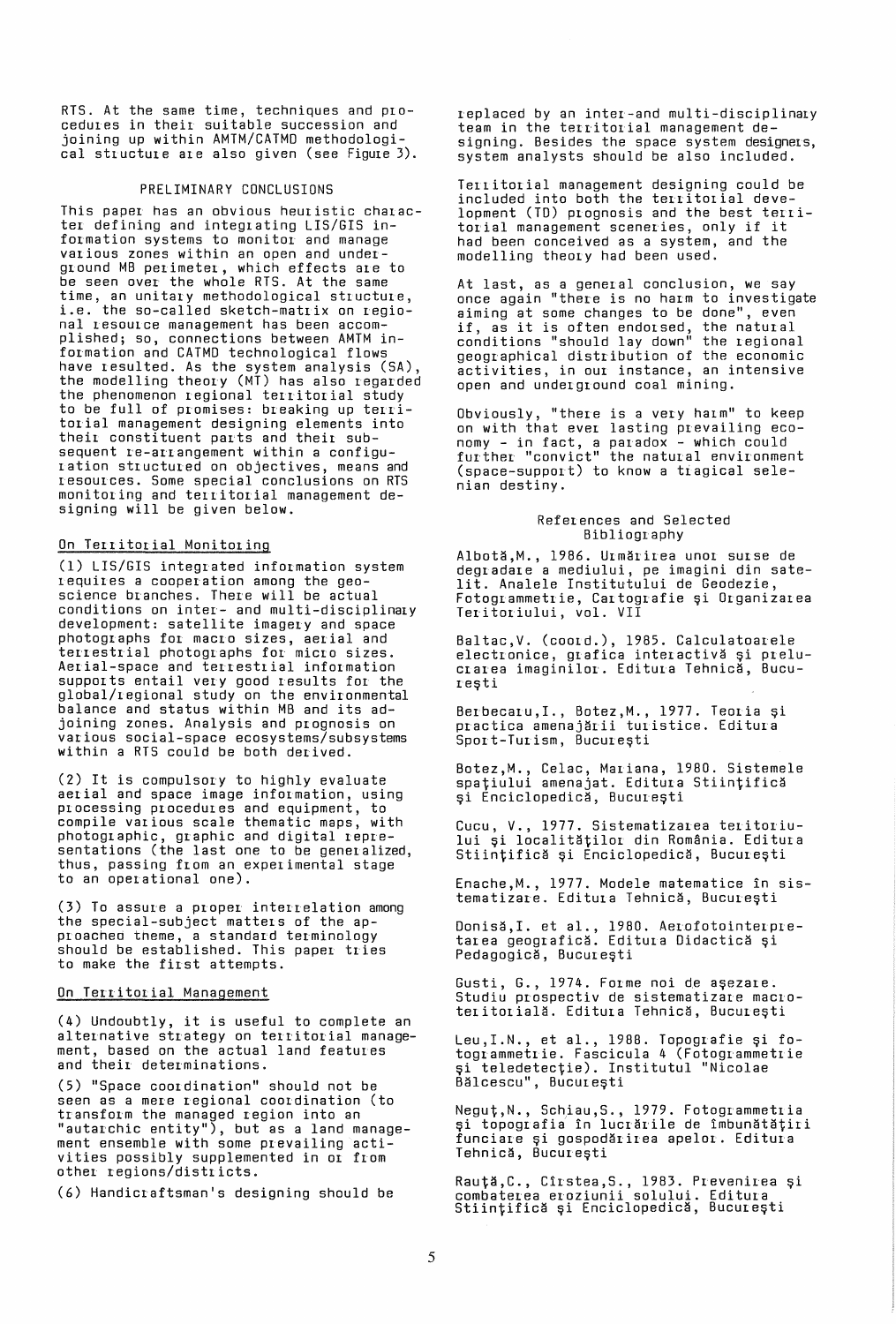Appendix 1

LIS/GIS Integrated Information Flowline and Automatic Mapping in Territorial Monitoring (AMTM)



 $\sigma$